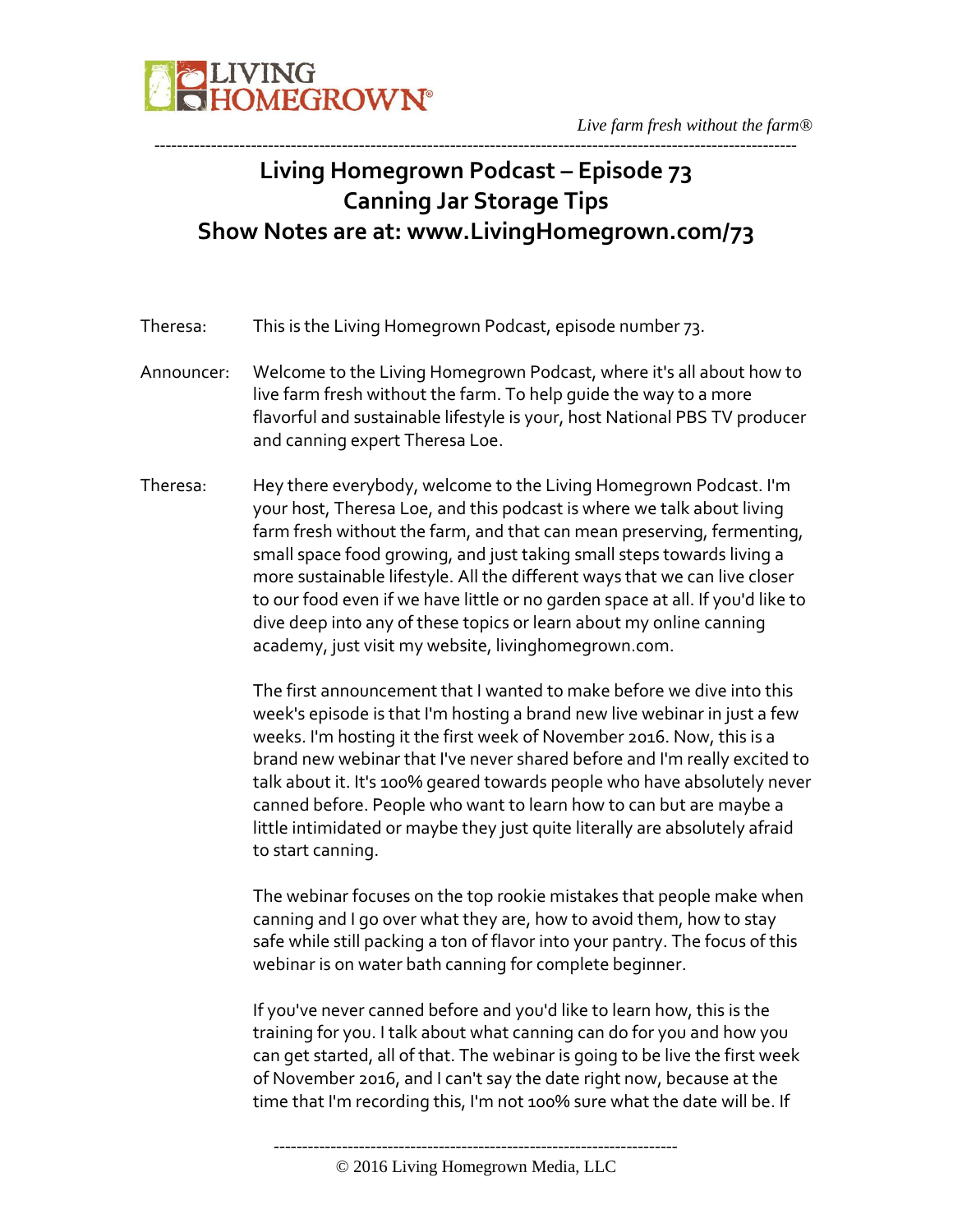

you'd like to sign-up for the free masterclass, then just go to livinghomegrown.com/class. That's C-L-A-S-S.

-----------------------------------------------------------------------------------------------------------------

By the time this episode comes out, I'll have it all setup for you to sign up there for the masterclass, or signup sheet to get notified when the masterclass is ready. If you'd like to learn how to can and do it properly and safely, plus learn some of my chef tips for making your preserves taste fantastic, then this is the class for you.

The second announcement is that this episode right now that you're listening to is a special encore presentation of an episode from early 2015. Now, you're probably wondering, "Why in the heck would I be putting out an encore presentation?" The reason is that I'm working on this brand new project for Living Homegrown. I'm super excited about it. For the last few months, I've been having a little trouble scheduling in time for this project. Different things just kept getting in the way.

We just finished filming our PBS season, or PBS show season for Growing a Greener World, and I really wanted to take just a couple of weeks to focus on this new project. To do that, I decided I needed to take two weeks of a hiatus from producing the podcast. Now, really, two weeks isn't really enough to do this whole project. It's actually going to take me a few months, but this will give me a really great jump start.

I certainly didn't want to just stop producing the podcast for two weeks and have it just be air silence, because I know as a podcast listener, that really annoys me when podcasters just stop producing their podcast for no reason and then they start-up again randomly. I understand it, because podcasting takes a tremendous amount of time. People who have never tried to produce their own podcast don't realize the huge amount of work it takes to get your podcast in a rhythm. When you stop, it can take you a little while to get going back up again. I didn't want to do that to you guys.

Instead, I'm going to just bring up this encore presentation so you still have something to listen to, and it's from so far back that you may have never heard it. I have a lot of new listeners just in the last six months, so you may have missed this particular episode. It's filled with really solid information about pantry storage and about how to take care of your jars after you have done your canning. It's also been extremely popular. People always write and say that they didn't understand or know this information before listening to this episode, so it's a really valuable

----------------------------------------------------------------------- © 2016 Living Homegrown Media, LLC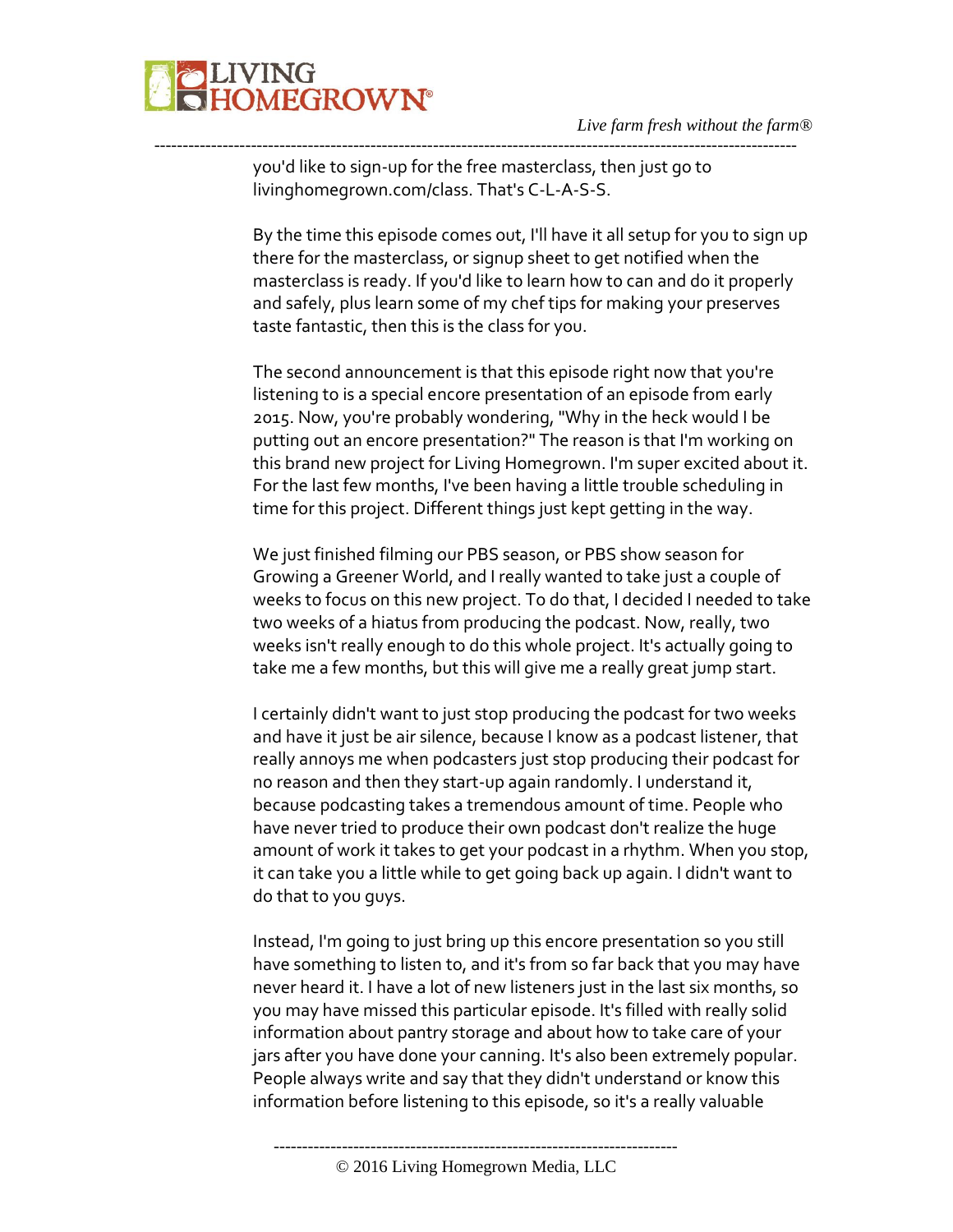

episode, and that's why I picked it.

I'm just going to let you dive into this encore presentation on pantry storage and taking care of your jars after you can. Remember, that if you'd like to participate in my free masterclass training for brand new canners, just signup at livinghomegrown.com/class. Okay? All right. I'll let you dive right in.

-----------------------------------------------------------------------------------------------------------------

Today's episode is about canning jar rings. I know that doesn't sound really exciting, but I get a lot of questions about how to store your jars after you have made your preserves, and a lot of people don't realize you're not supposed to store your jars with the rings on them. You know what I'm talking about, right? Those standard, two-piece canning jar lids and rings. The flat part sits on top of the jar and then the ring tightens around the jar lid and holds it in place while you're processing it either in a water bath or a pressure canner.

Most canners use this type of lid. A lot of people don't know that after you're all finished processing that jar, you're supposed to remove the ring before you store the jars. When I teach my classes, or when I'm dealing with some of my students that are within my canning course, when I talk to them about this, I get that, "What?" look in their eyes or in their responses and e-mails. I wanted to make sure that I covered it since we're in the middle of canning season and a lot of you guys are starting to put up your preserves and store them in your pantry. I want you to understand the why behind this rule, because it will make a lot of sense to you and I think it will help you a lot in the long run.

The reason most people don't know about this rule is because when you look online or you look inside some of the canning books, they show these beautiful pantries filled with all the homemade preserves and they all have the rings on them. I have even been guilty of this myself, I like to photograph my jars as soon as they come out of the canner, because I'm so excited. Their bright colors, and they look fantastic. I'm taking a picture of them while they're cooling. When they're cooling, you're supposed to leave that ring on.

The jars are sitting there, they're photographed, and then when you look at them, you make the assumption that that's how they should be sitting on the pantry shelf all the time. Just to be clear, you do need those rings to stay on the jars while they're cooling down after processing. The ring should only be removed after the jars have reached room temperature.

-----------------------------------------------------------------------

<sup>© 2016</sup> Living Homegrown Media, LLC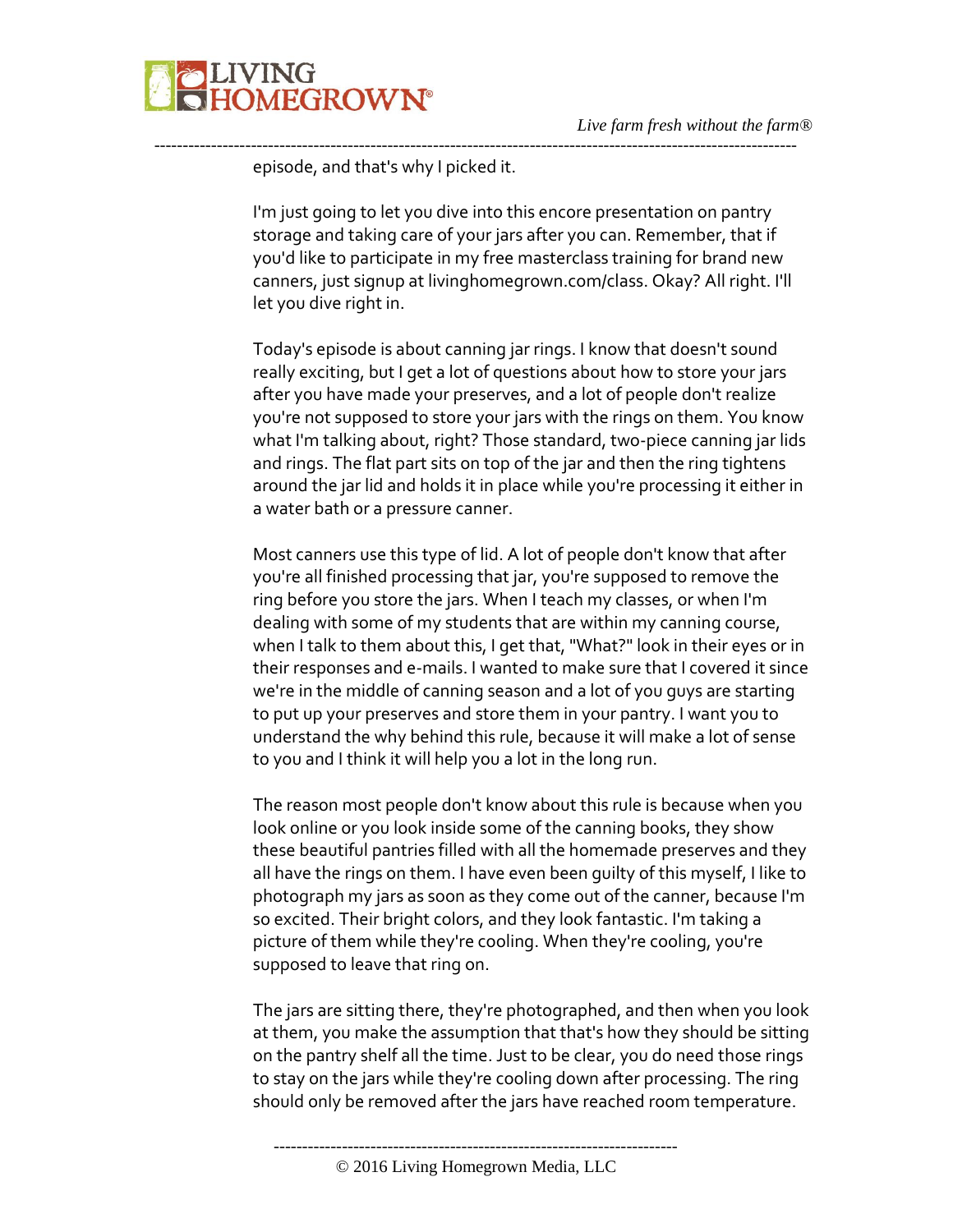The rings have a very very specific purpose, but once that purpose is over, they're supposed to be removed.

-----------------------------------------------------------------------------------------------------------------

Let me explain. The main purpose of that canning jar ring is to align the lid properly on to the jar and to hold it in place while you're trying to create that vacuum seal during processing. After that, it's served its purpose, so then you're supposed to remove it when you set your jar on the pantry.

Three things can happen if you do not remove the rings, and this is what I want you to know. First of all, you can get a fault seal. The ring can inadvertently hold a lid on to the jar that actually has a broken seal. In other words, the vacuum seal is compromised and that ring will make it look as if that jar is okay and perfectly sealed while it's sitting in your pantry.

Later, when you go to pull that jar off the shelf and you open it up, you may or may not notice that the jar was already open. Depending upon how long that jar has been sitting there, you could really have something that's potentially starting to spoil or even if you're talking about a low acid food, you could be dealing with something a lot more dangerous. That's the first reason, you can get a fault seal by leaving the rings on.

The second reason you want to remove that ring is because when you leave it on, you can get rusting happening under the ring along the jar. Have you ever had one of those jars that you pulled off and you left the ring on and it's like sealed with cement? It's just totally stuck and you can't get that ring off. That's because of the corrosion and rust that happens under that ring. It makes sense, you've pulled it out of a water bath or you've pulled it out of a steamy pressure canner, and there's a lot of moisture under that ring.

You start to get the rust and corrosion, and that rust and corrosion can actually break your seal of your jar, especially when you're having to really crank down to open it up. You can end up breaking the seal. When that happens, once again, you pull the ring off, you don't know if that lid came off right then or if it's been sitting on the shelf unsealed for days, or weeks, or even months. You start to wonder, "Is this jar okay?" It takes us back to step one again of you've gotten a fault seal. That's the other reason for taking the rings off.

The third reason is you can get mold growing under that ring. That mold

-----------------------------------------------------------------------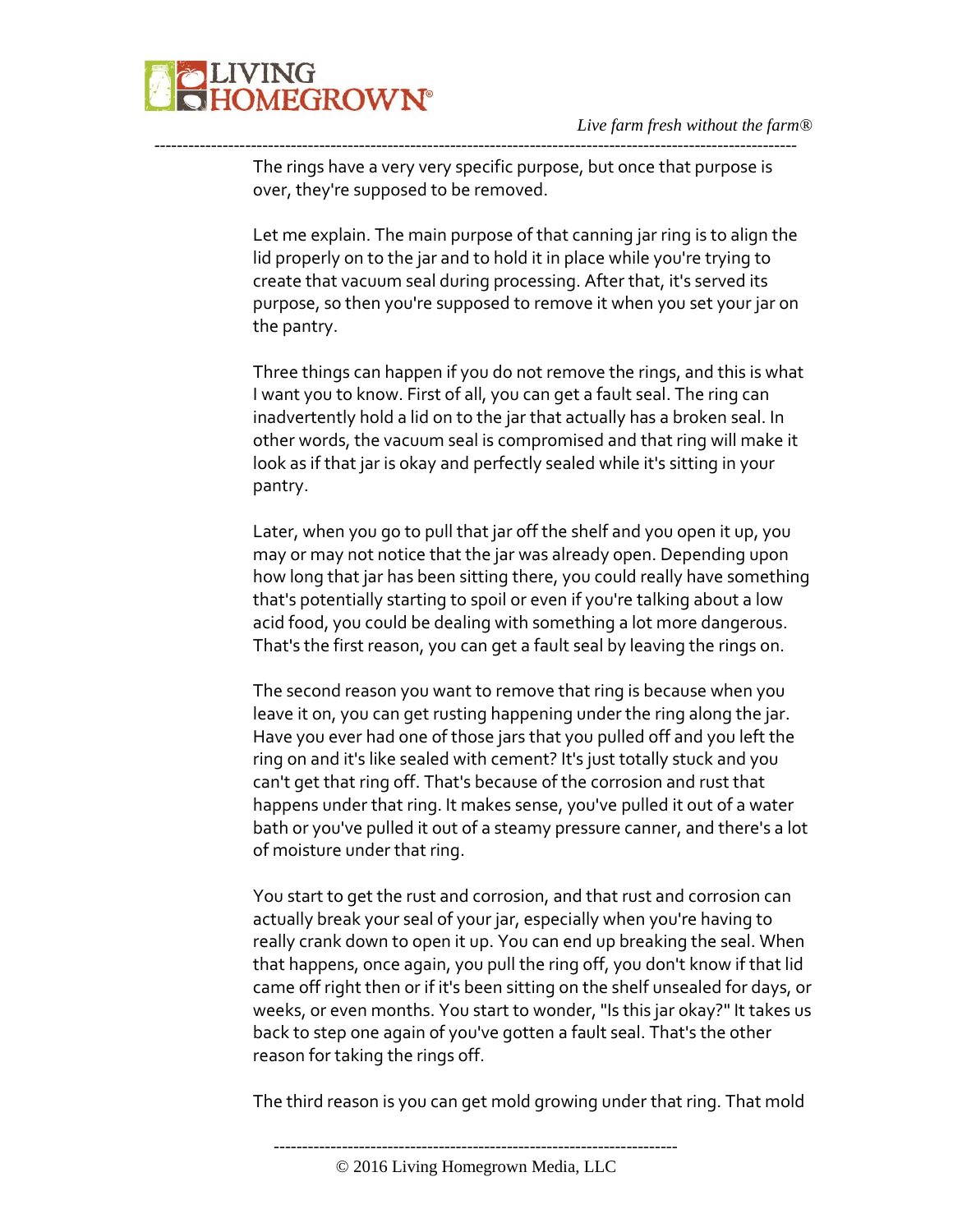

can lead to a vacuum seal being lost. This happens because some of the food can siphon out of the jar during processing and it can get trapped under that ring. As it sits, it begins to mold and grow, and that mold can actually push up on the edge of the lid and break your seal.

-----------------------------------------------------------------------------------------------------------------

In fact, after your jars are completely cooled, you're supposed to remove the rings and wipe down the jars to remove any sticky residue, especially if you're working with anything that has a sugar content, like jam or jelly. The way it's supposed to work is that you fill your jars, you place on the flat lid, the ring, and you process it in your water bath or your pressure canner, and then when you take them out, you let them cool down to room temperature, usually overnight, and then you remove the rings and wipe down your jars. You can add your labels or whatever you're going to do so that you remember what's inside those jars and then you place them on your pantry shelf.

While we're on this topic, let me give you one more little bonus tip. When you store those jars in your pantry, you're supposed to avoid stacking them on top of each other. Again, a lot of times, photographs, and books, or on the internet will show those jars stacked and it gives the illusion that it's okay to leave them like that while they're sitting on the pantry. Actually, there's two reasons you should not do that. One; is that the weight of the jar can break the seal of the bottom jar, and that makes sense.

The second reason is that stacking the jars will prevent you from seeing if the bottom jar has a problem, or is spoiling, or has lost its seal. This is especially important when you're dealing with something like botulism, because when a jar is sitting there and something starts to happen inside the jar, it usually will pop the lid off of that jar, and that's a really good indicator that there's a problem and that you should not eat the contents of that jar. If you have them stacked, you won't know. That is the reason for not stacking.

I know it's a total pain to have a single layer of your jars and not stack them on top of each other, but at least now you understand the reason behind that recommendation.

All right, thank so much for listening to this special encore presentation. Remember that if you'd like to participate in my free masterclass training for brand new canners, then you can sign-up at livinghomegrown.com/class, and this masterclass will be the first week

<sup>-----------------------------------------------------------------------</sup>

<sup>© 2016</sup> Living Homegrown Media, LLC